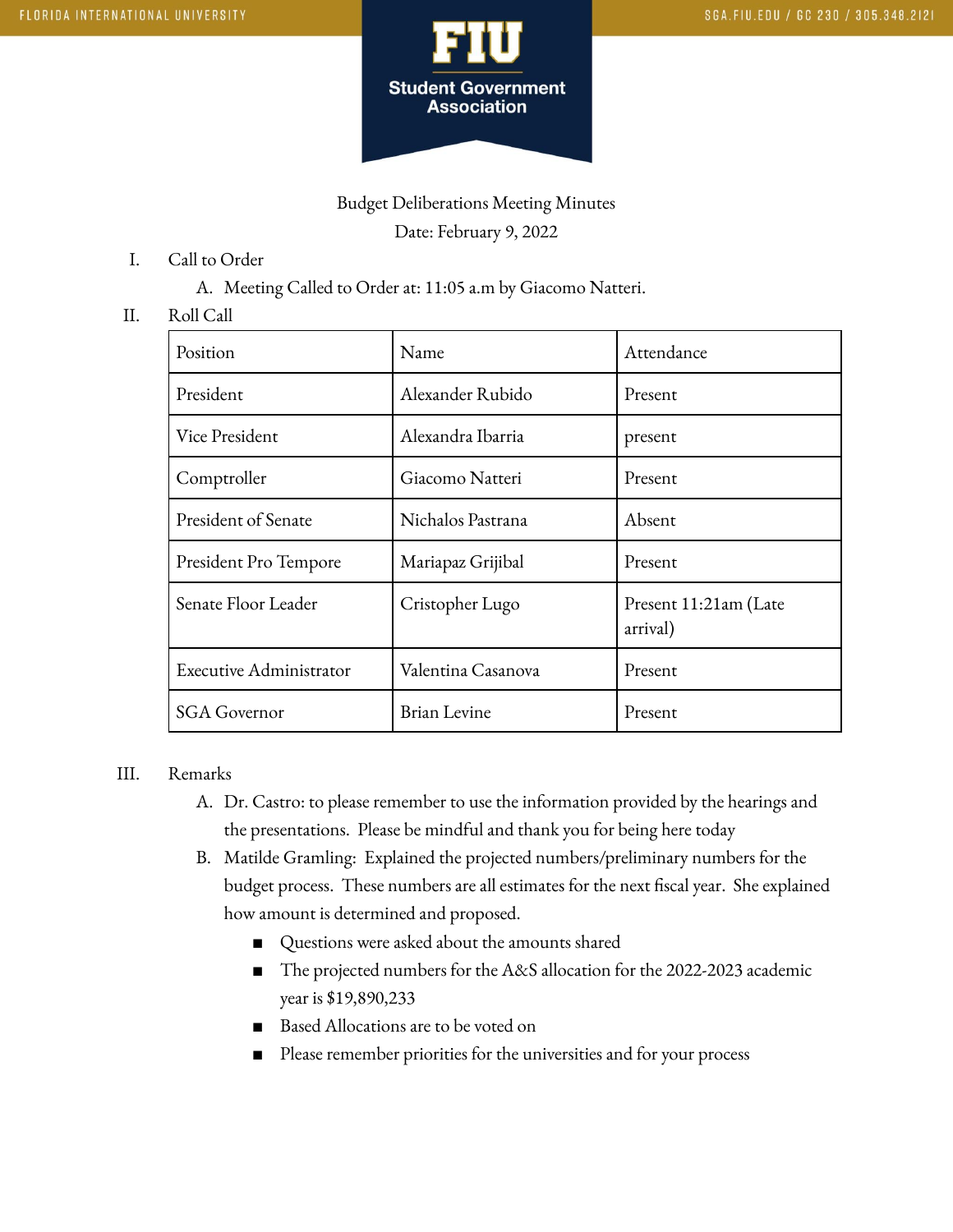- Provided an explanation about salaries off the top \$4,496,765 total amount that is funded
- Available funds following Salaries removed total is \$14,552,193
- Question about past budgets how much was requested and how much was allocated

# C. President Rubido called for a motion to recess until the budget committee arrives

- VP Ibarria Second
- Motion passes unanimously
- D. Meeting recess until 2pm
- IV. Call to Order
	- A. Meeting Called to Order at: 2:06p.m by Giacomo Natteri.
- V. Roll Call

| Position                       | Name               | Attendance                        |
|--------------------------------|--------------------|-----------------------------------|
| President                      | Alexander Rubido   | Present                           |
| Vice President                 | Alexandra Ibarria  | present                           |
| Comptroller                    | Giacomo Natteri    | Present                           |
| President of Senate            | Nichalos Pastrana  | Absent                            |
| President Pro Tempore          | Mariapaz Grijalba  | Present                           |
| Senate Floor Leader            | Cristopher Lugo    | Present 11:21am (Late<br>arrival) |
| <b>Executive Administrator</b> | Valentina Casanova | Present                           |
| <b>SGA Governor</b>            | Brian Levine       | Present                           |

President Rubido: since we have a lighter budget, we cannot fund many things similarly to next year. We have full confidence in our student leaders that they are looking out for the student body's best interest throughout this meeting.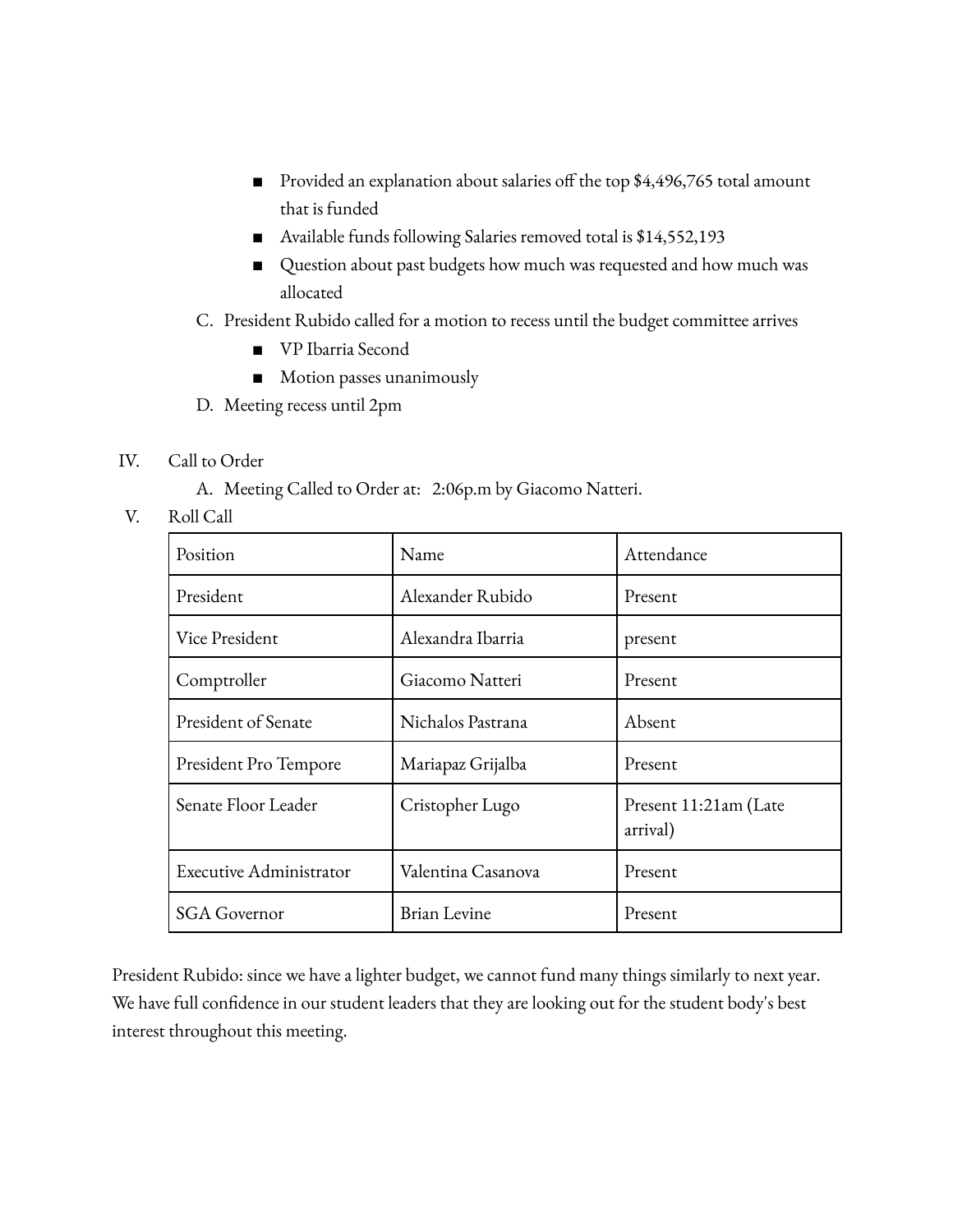## Q&A:

Q: Governor Levine: could someone identify the general rules section?

A: President Rubido: One of the traditions of budget is to put up a suggestion forward for a fund and if it is denied, we cannot revisit this amount.

President rubido moves to amend SOP rules 12 to extend speaking time from 45 seconds to 1 minute, VP ibarria seconds. Motion passes.

President rubido moves to approve SOP document as it shows, Vp ibarria seconds. Motion passes

President Rubdio moves to look at base budget allocations for deliberations, Pro Temp girjalba seconds. Motion passes

## VI. Deliberations

- A. Campus Life (Base Budget Request)
	- President Rubido moves to go into discussion for allocations to Campus Life for 5 minutes, VP ibarria seconds. Motion passes.
	- Requested \$780,000
	- President Rubido moves to temporary allocate \$745,000 to campus life base budget budget
		- a) Governor Levine: are we sure giving them less is the right plan for base budgets?
		- b) Based on research it seems like this is the most effective course of action
	- Comptroller Natteri moves to vote through voice vote. The ayes have it. Motion passes with voice vote
- B. Center for Leadership and Service (Base budget request)
	- Requesting \$319,908
	- Floor leader lugo moves to allocate \$270,000, VP Ibarria seconds. Motion passes.
		- a) Governor Levine: I was curious as to the thought process of Floor Leader lugo for why \$270,000 was a good middle ground?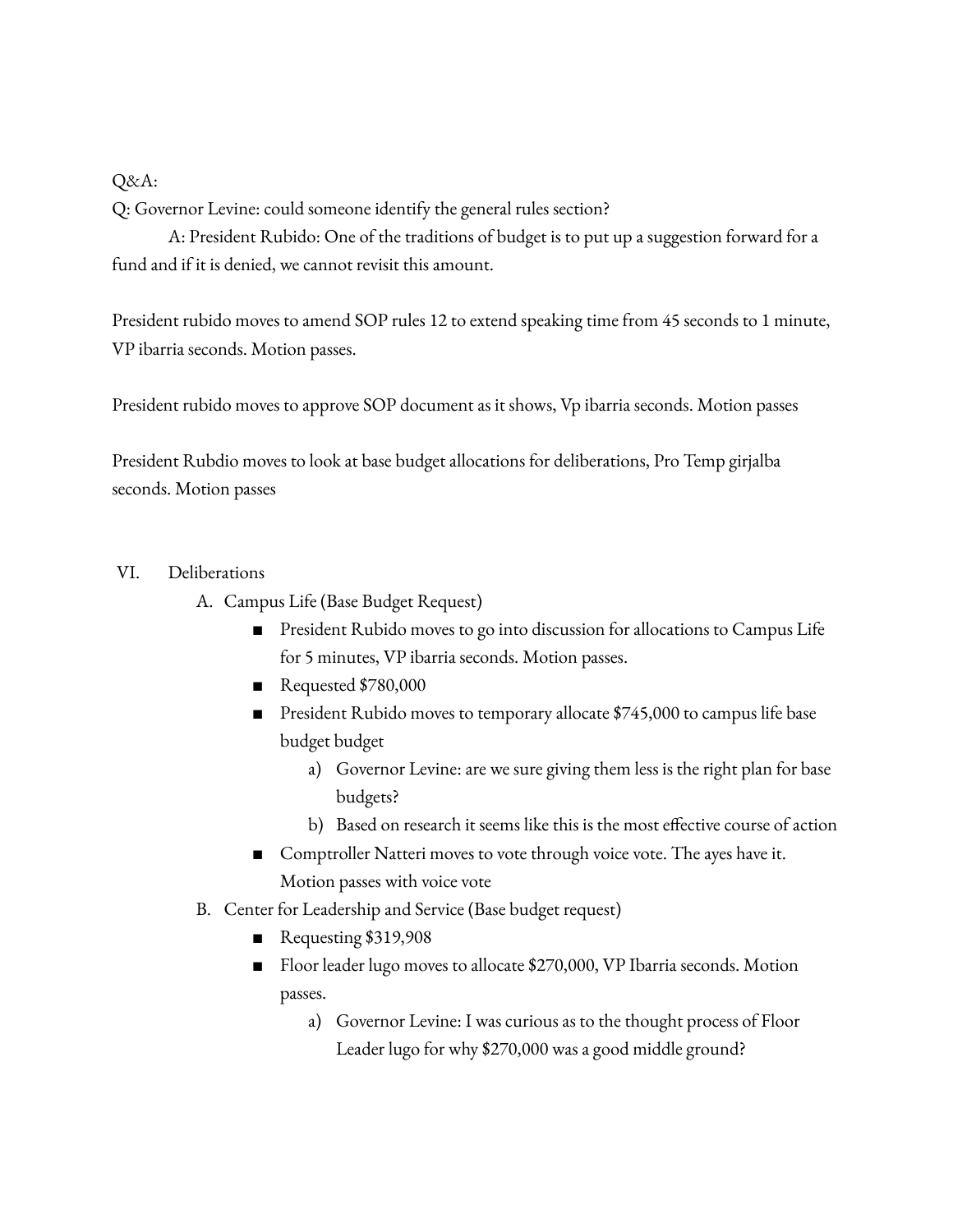- (1) Floor Leader Lugo: Seeing as we do not have as much money, 270 will still put them \$10,000 above the 21-22 request and they were very effective with their last allocation.
- Floor Leader lugo moves to end discussion, VP Ibarria seconds. Motion passes.
- Floor Leader Lugo moves to vote on allocating \$300,00 to CLS, president Rubido seconds. Motion passes
- C. Graham University Center
	- President rubido moves to go into 5 minute discussion, VP Ibarria seconds. Motion passes.
	- Requesting \$3,087,872
		- a) President Rubido: the graham center is a crucial entity in the university procedures. I think we should fully fund them. Floor leader lugo seconds.
	- Floor leader Lugo moves to close discussion, VP ibarria seconds. Motion passes.
	- President Rubido moves to fully fund, Senate president pastrana seconds.

Committee calls 5 minute Recess at the discretion of the chair at 2:39pm. Returned at 2:44pm

- President Rubido: we will change the way we work our order, our motion and discussions will be set into each without being the actual allocation. The number we are voting on traditionally includes shared services.
- President Rubido moves to go into discussion on graham center, VP ibarria seconds.
- Senate President pastrana moves to close, president rubido seconds, motion passes
- President rubido moves to temporarily allocate the full ask of \$3,087,872. VP ibarria seconds. Motion passes
	- a) I believe we should fully allocate because most of the funds go to employee payments that keep the building running
- Floor leader lugo moves to close, VP ibarria seconds
- President rubido moves to vote, Pro temp seconds. Motion passes
- President rubido moves to deliberate on student creative and media, pro temp grijalba seconds
- D. Student Creative & media (Base Budget)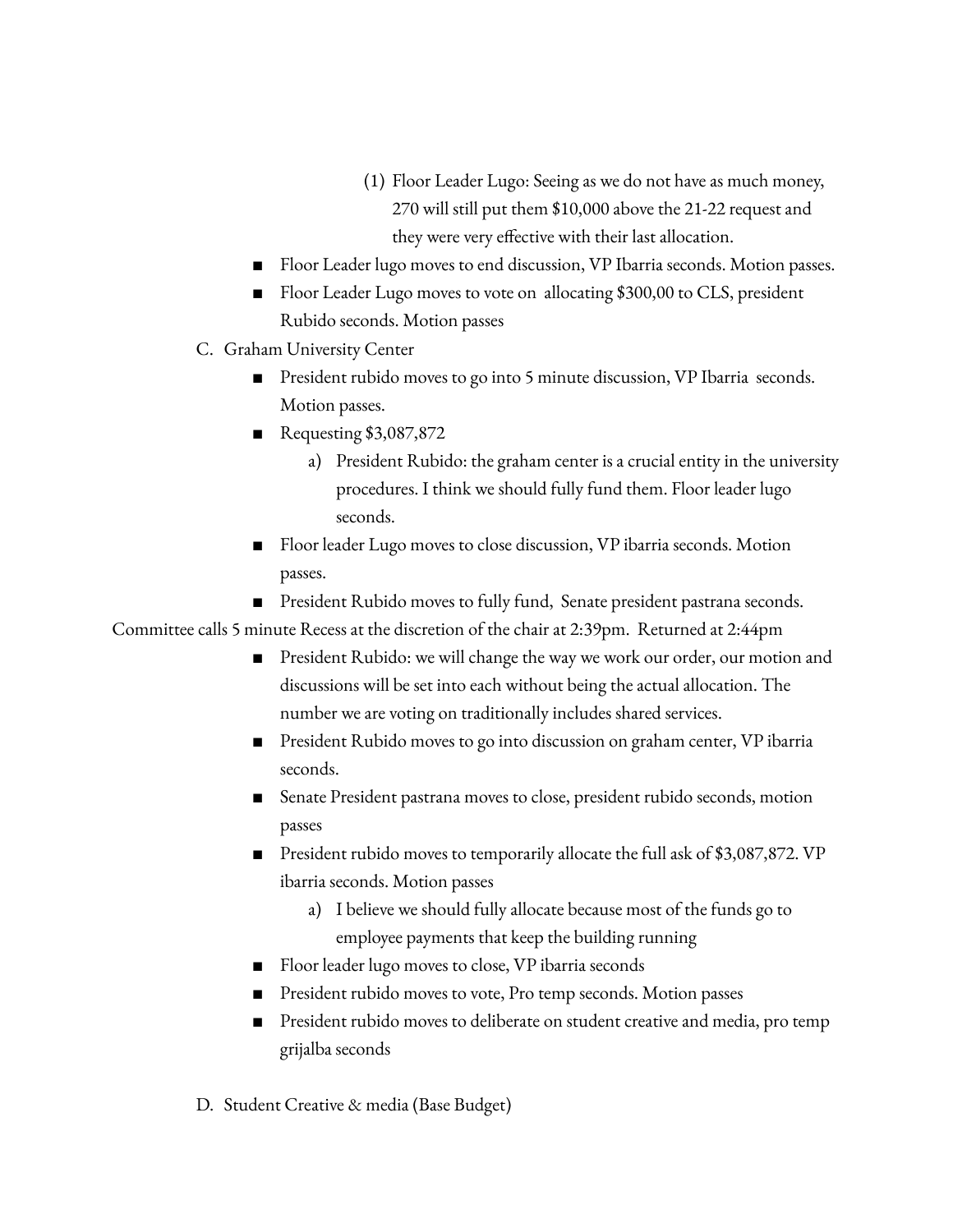- Requesting \$131,875
	- a) Floor leader lugo: i believe we should increase their funding from \$62,773 last request because of their presentation and the impact the bring to campus
		- (1) Governor levine: i am not sure we can afford to fully fund their increase
		- (2) President Rubido: i agree with the sentiments of Governor levine, but while they used to be finded by campus life they are now their own entity.
- Pro temp grijalba moves to close discussion, administrator casanova seconds. Motion passes
- Floor leader lugo moves to go into discussion about allocating \$100,000, senate president pastrana seconds.
	- a) Governor levine: perhaps \$80,00 would be better so we can leave more aside for the final calculations.
	- b) President Rubido: there were significant cuts to their intern program that helped with programming
- Pro temp Grijalba moves to close discussion, Senate president pastrana seconds. Motion passes
- President Rubido moves to allocate \$100,000 to student creative and media, senate president pastrana seconds. Motion passes.
- E. Wellness and Recreation Services BBC (Base)
	- Requesting \$1,000,001
		- a) Governor levine: it is actually a decrease from last years request, i believe it is to help balance out the budget for the other WRC. i believe we should fully fund this because this facility is an important one for BBC.
		- b) President Rubido: i believe by centralizing operations we can begin to see efficiencies that help the university save money especially between operations between campus. I am also in favor of fully funding.
	- Floor leader lugo moves to close discussion, pro temp grijalba seconds. Motion passes
	- Governor Levine moves to enter a discussion on allocating \$1,000,001, VP Ibarria seconds. Motion passes.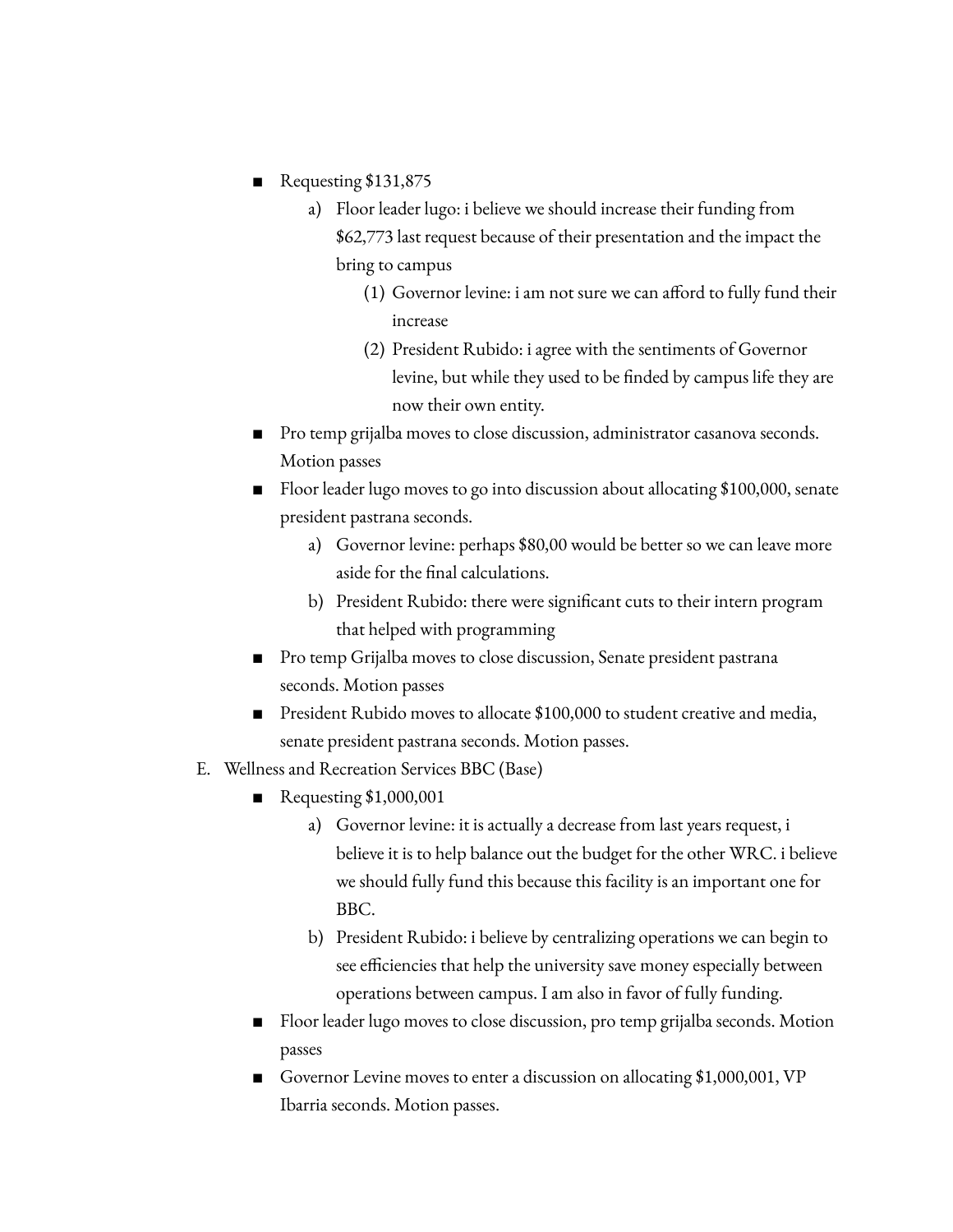- Vp ibarria moves to close discussion, pro temp grijalba seconds. Motion passes
- Governor levine moves to tentatively allocate \$1,00,001 to the wellness and recreation center at BBC. VP ibarria seconds. Motion passes
- F. Wellness and Recreation Services BBC (Base)
	- Requesting \$3,715,905
	- Comptroller Naterri moves to enter discussion, floor leader lugo seconds. Motion passes.
		- a) Floor leader Lugo: I believe we should give \$3.1 million instead of the requested 3.7
		- b) President Rubido: i agree with floor leader lugo about how we cannot afford 3.7 but i do not think 3.1 is a good medium, perhaps a fair proposal could be 3.2. This could be a good way to notice efficiencies within the WRC
		- c) Administrator Cassanova: i agree with the sentiments of floor leader lugo and president rubido, especially with the pandemic, people have been returning to campus and utilizing the resources
		- d) Senate president pastrana: i think it should be slightly increased to about 3.45 because by the third year things could become unfunded
	- Floor leader lugo moves to close discussion, pro temp grijalba seconds
	- President rubido moves to allocate 3.2 million, administrator casanova seconds. Committee is now in discussion over 3.2 million.
		- a) President rubido: if there is something we crucially missed, WRC can come to us and ask for a special allocation But for the purposes of the generic base allocations i believe that 3.2 million is an easier number to utilize instead of the requested amount last budget process
		- b) Floor leader lugo: looking at it now, I think 3.3 would give WRC a bit more comfort to pay for any necessary increases in cost.
			- (1) Governor levine: i agree with the number posed by floor leader lugo for 3.3 million.
	- President rubido moves to close discussion, VP ibarria seconds. Motion passes
	- President rubido moves to vote on allocating 3.2 million tentatively to the wellness and recreation services at MMC. VP ibarria seconds. Motion passes
- G. Wolfe University Center (WUC) (Base)
	- Requesting \$1,762,002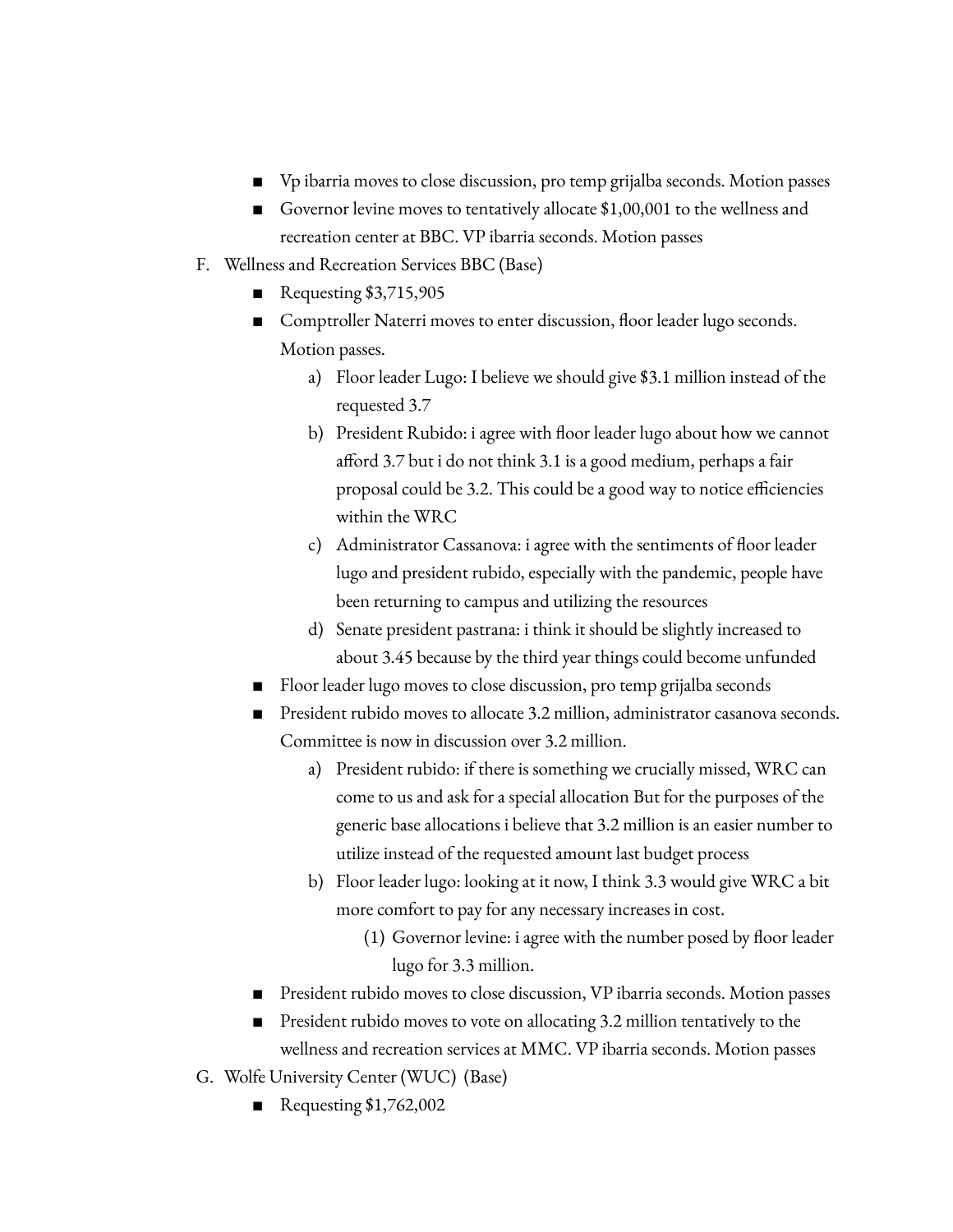- Comptroller natteri moves to enter 5 minute discussion, vp ibarria seconds. Motion passes.
- Governor levine: the wolfe university center truly is a central hub at BBC. i believe we should fully allocate their request
- President rubido: there is an intention both in SGA and the university in general to get more involvement and affinity with BBC, however the facilities are not at the capacity for what they are asking. I believe we should fund 1.6 million so other entities can be respectfully funded while still maintaining proper funding for WUC.
	- a) Governor levine: I believe it is important to look at university functioning as a whole with both campuses especially with the SGA merger, i still believe we should fund this fully because it is critical to campus life.
	- b) President Rubido: every member of the university is an advocate for every FIU campus. The merger was partially done in order to ensure fiscal responsibility, making sure our student are represented is still one of the foremost priorities that we as student leaders have as well as SGA as an organization. I still believe a 1.6 million budget is appropriate because the facility can still function in their operations and the university is in no way undermined
- Floor leader lugo: similarly to WRC and GC, if there is a pressing issue we can provide a special allocation. We need to remember we are dealing with less money in our budget
- Governor levine moves to close discussion, president rubido seconds, motion passes
- Governor levine moves to allocate fully for the WUC at \$1,762,002, president rubido seconds. Motion fails
- Senate president pastrana moves to allocate 1.6 million, president rubido seconds. Motion passes.
- H. Women's Center (Base)
	- Requesting \$80,890
	- Comptroller naterri moves to enter discussion, president rubido seconds. Motion passes.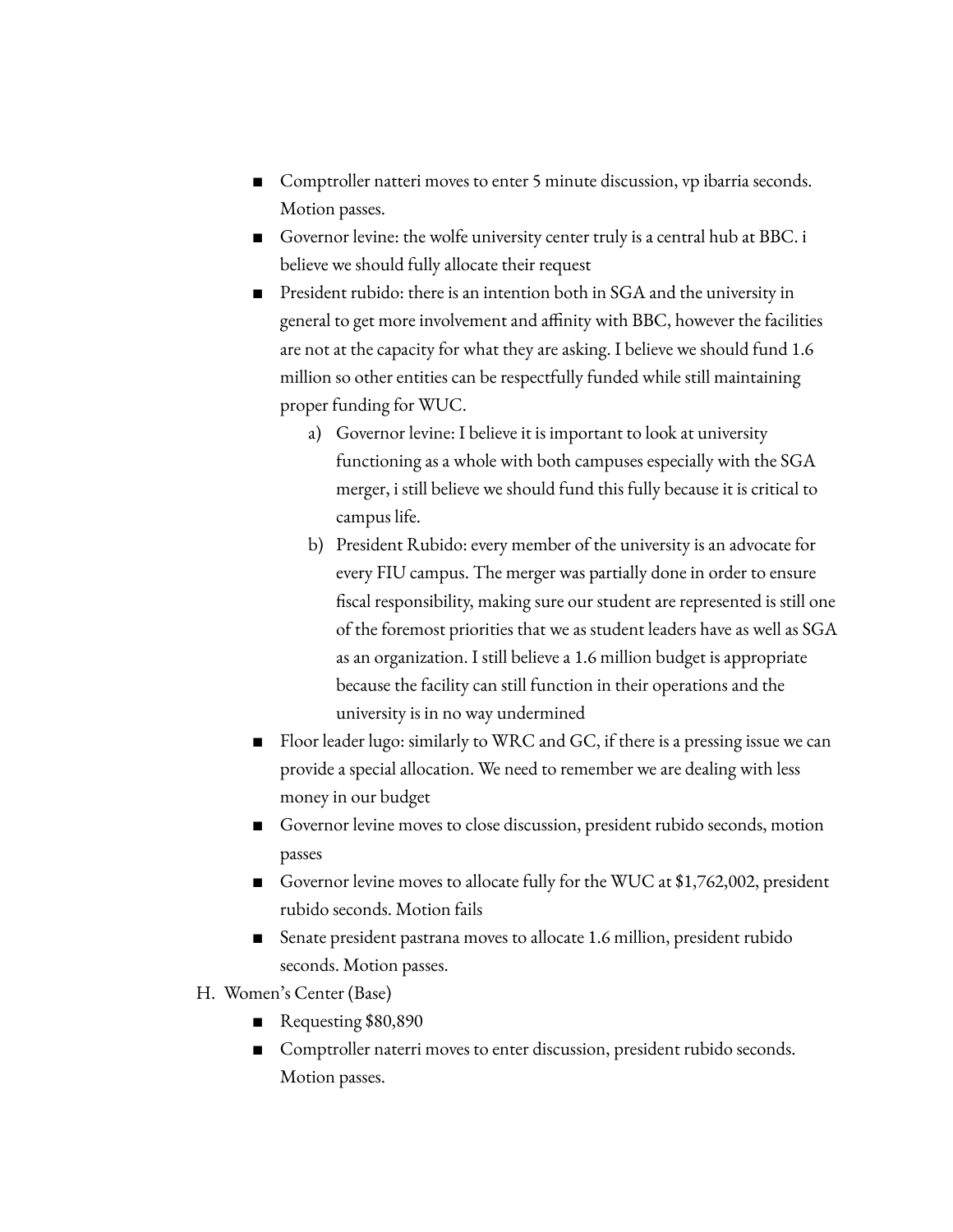- a) President rubido: The office of social justice and inclusion has separated their funding into 4 different entities, the women center being one of them. This should be considered when we deliberate on the amount because all of the money allocated to the 4 entities is going to one office
- b) Senate president pastrana: could \$65,000 be a good amount? (1) President rubido: i believe \$60,000 would be a better number.
- c) Governor levine: i believe we should grant them the full fund or at least very close because this could affect programming efforts. We could talk to the office of social justice and inclusion about integrating their entities into one budget request.
- d) Floor leader lugo: i believe a good compromise would be \$70,000 so they can continue their conferences and promoting their efforts
- e) Comptroller natteri: how does \$65,000 sound to the committee?
	- (1) I believe \$70,000 is a good compromise as expressed by the floor leader
- President rubido moves to enter discussion on \$60,000 allocation, senate president pastrana seconds. Motion passes.
	- a) Governor levine: i would like to point out that the decrease should not exceed the 15% mentioned in the presentation
	- b) Floor leader lugo: while this is a tough decision, i now agree with president rubido on the allocation of \$60,000
	- c) Administrator casanova: if the women's center finds this amount low then perhaps they can work with the office of social justice and inclusion to collaborate with the other entities they have.
- President rubido moves to close discussion, senate president pastrana seconds. Motion passes
- President rubido moves to allocate \$60,000 to the women's center base budget. Senate president pastrana seconds. Motion passes.

President rubido moves to have a general discussion with a 1 minute speaking time, VP ibarria seconds. Motion passes

- President rubido moves to discuss the activity and services business office
- I. Activity and Service Business Office
	- Requesting \$38,697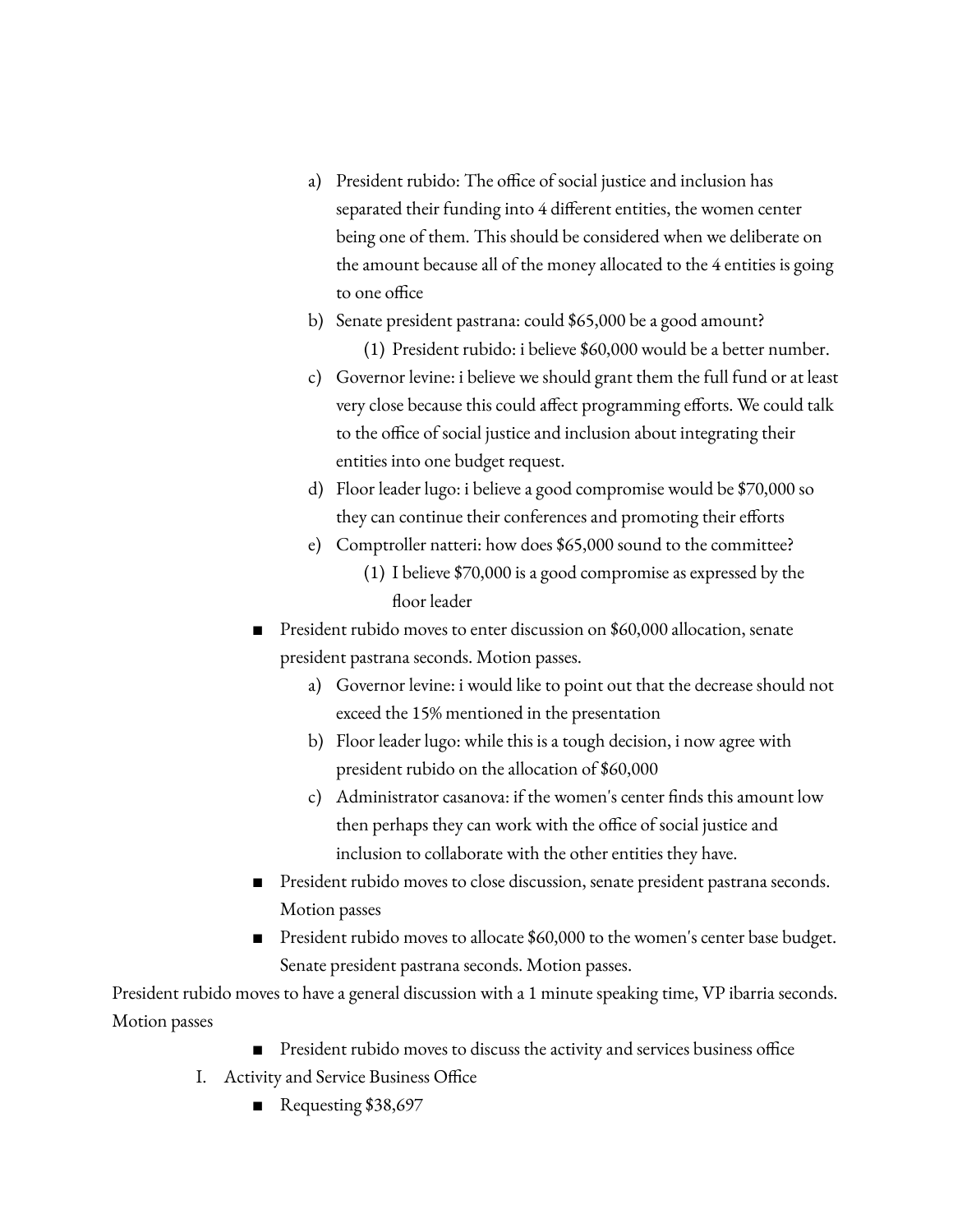- Comptroller moves to enter discussion, president rubido seconds, motion passes
	- a) President rubido: without the activity and service office our budget meeting would not be anywhere near as efficient and professional. I would like to fully fund this office.
- VP ibarria moves to close discussion, senate president pastrana seconds. Motion passes
- Floor leader lugo moves to enter discussion about fully funding the activity and service business office.
- Comptroller moves to end discussion, president rubido seconds. Motion passes
- President rubido moves to allocate \$38,697. Pro temp Grijalba seconds. Motion passes
- J. BMI License
	- BMI License Requesting \$37,980
	- Comptroller natteri moves to go into discussion. Vp ibarria seconds. Motion passes
	- VP ibarria moves to end discussion, president rubido seconds. Motion passes
	- Vp ibarria moves to go into discussion to fully fund BMI license. President rubido seconds. Motion passes
	- Vp ibarria moves to fully allocate BMI license \$37,890, pro temp grijalba seconds. Motion passes .
- K. Engage Platform
	- Requesting \$59,538
	- Comptroller Natteri moves to enter discussion, senate president pastrana seconds. Motion passes.
	- Floor leader lugo moves to go into discussion to fully fund engage platform. Pro temp grijalba seconds. Motion passes
	- President rubido moves to close discussion, vp ibarria seconds. Motion passes
	- President rubido moves to fully allocate engage platform \$59,538, senate president seconds. Motion passes
	- President rubido moves to go on to Convocation, vp ibarria seconds. Motion passes
- L. Convocation
	- Requesting \$60,000